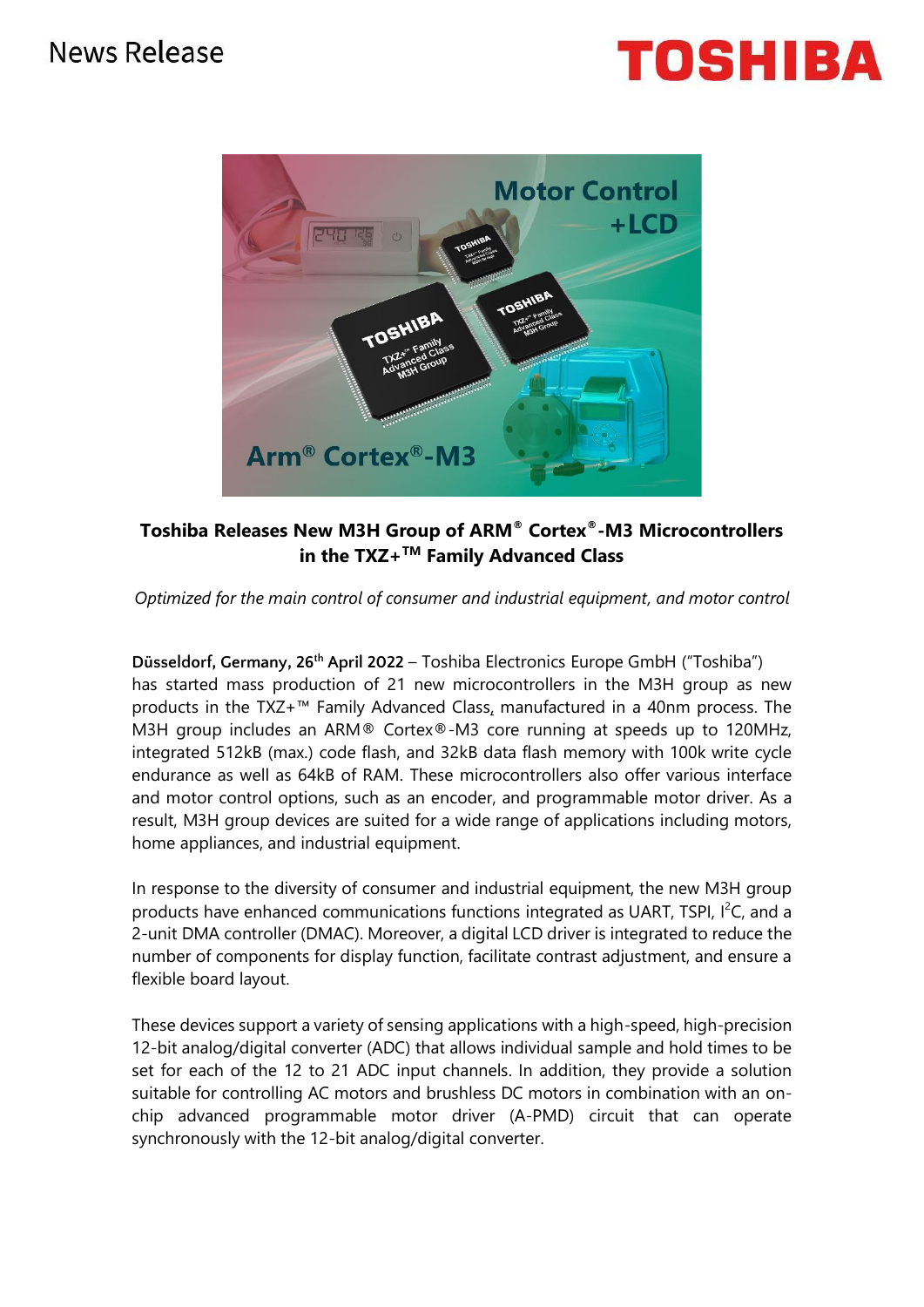

Also included within the highly integrated device is a dual-channel, 8-bit digital/analog converter (DAC) and up to 135 dedicated input/output (I/O) ports. Other peripherals include a remote-control signal preprocessor (RMC) and CRC calculation circuit.

The self-diagnosis functions incorporated in the devices for ROM, RAM, ADC and Clock help customers to achieve IEC60730 Class B functional safety certification.

All of the new microcontrollers operate from a voltage in the range 2.7 to 5.5V DC and are housed in high-density 64 to 144 pin LQFP packages.

Documentation, sample software with actual usage examples, and driver software that controls the interfaces for each peripheral can be downloaded from the Toshiba website: [https://toshiba.semicon-](https://toshiba.semicon-storage.com/eu/semiconductor/product/microcontrollers/software-library/txzplus-m3h-group.html)

[storage.com/eu/semiconductor/product/microcontrollers/software-library/txzplus](https://toshiba.semicon-storage.com/eu/semiconductor/product/microcontrollers/software-library/txzplus-m3h-group.html)[m3h-group.html](https://toshiba.semicon-storage.com/eu/semiconductor/product/microcontrollers/software-library/txzplus-m3h-group.html)

Evaluation boards and development environments are provided in cooperation with ARM global ecosystem partners.

A complete overview over devices in the TXZ+™ Family Advanced Class can be accessed here:

<https://toshiba.semicon-storage.com/eu/semiconductor/product/microcontrollers.html>

[https://toshiba.semicon](https://10.63.26.28/ap-en/semiconductor/product/microcontrollers/txz3aplus-series.html)[storage.com/eu/semiconductor/product/microcontrollers/txz3aplus-series.html](https://10.63.26.28/ap-en/semiconductor/product/microcontrollers/txz3aplus-series.html)

### ###

\* ARM and Cortex are registered trademarks of ARM Limited (or its subsidiaries) in the US and/or elsewhere.

- \* TXZ+™ is a trademark of Toshiba Electronic Devices & Storage Corporation.
- \* Other company names, product names, and service names may be trademarks of their respective companies.